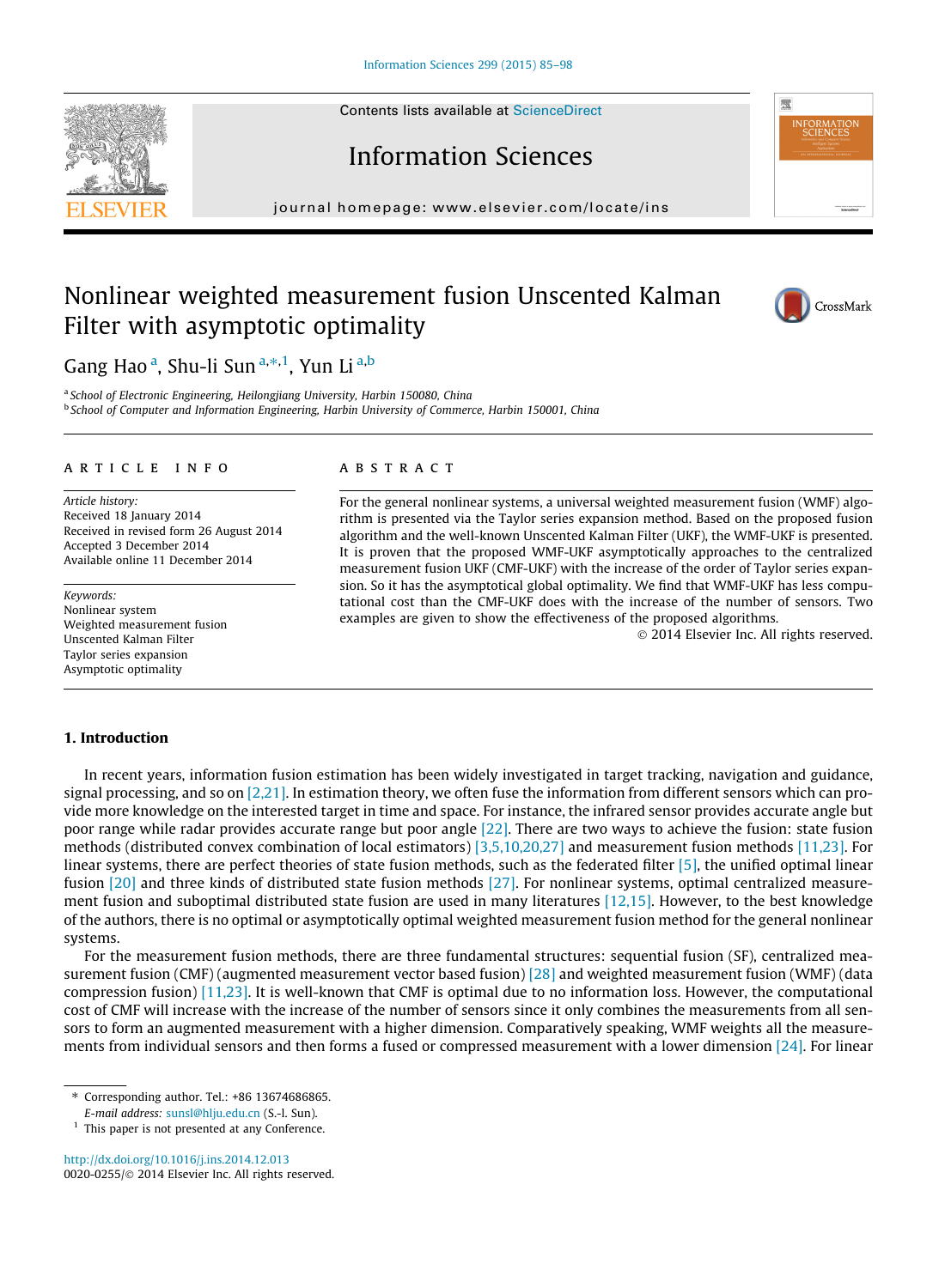systems, it has been well-known that WMF is functionally equivalent to CMF under certain conditions [\[23\]](#page--1-0). So WMF is globally optimal and has the reduced computational cost  $[18,8]$ . So far, WMF for nonlinear systems are only used for extended Kalman filter (EKF). However, the accuracy of the estimators based on EKF and WMF is low because of the constraints of the first-order Taylor expansion of EKF itself. So, weighted measurement fusion methods for nonlinear systems still need more attention and further research.

Over the past decade, there are a lot of nonlinear filtering algorithms based on Bayesian estimation, including the Unscented Kalman Filter (UKF) [\[16\]](#page--1-0), the sequence Monte Carlo (SMC) [\[9\]](#page--1-0), the Markov Chain Monte Carlo (MCMC) [\[4\],](#page--1-0) the particle filter (PF) [\[1,13\],](#page--1-0) and so on. These algorithms are only used to deal with the single sensor nonlinear systems. However, few results consider the multi-sensor cases  $[6,17,25]$  because of the complex model structures of nonlinear systems. It is documented that the fusion problem of nonlinear systems has be solved by expanding first-order Taylor series of the state and measurement equations [\[14\]](#page--1-0). But for nonlinear systems, only using first-order Taylor series expansion will lead to a large estimation deviation and even make the filter diverge. So, this type of fusion filter is far restricted in the practical applications.

In order to get WMF for nonlinear systems, we need to know two things: the relationships among the noise statistics of different sensors and the relationships among the measurement functions of different sensors. Taking the additive Gaussian noise into account, we can deal with the noise statistics of linear relationships. If the measurement functions of different sensors have the linear relationships, we can achieve the globally optimal WMF via linear ways. However, if the measurement functions have the nonlinear relationships, it is a challenging problem how to get WMF to achieve the global optimality (functionally equivalent to the CMF), which will be solved in the present paper.

With the development of wireless sensor networks (WSNs), information fusion technology has got more and more attention [\[31\]](#page--1-0). Due to the enormous information of the large-scale WSNs, the CMF with a high-dimension measurement cannot satisfy the real-time processing requirement, thus WMF with a low-dimension measurement becomes an effective way to solve this kind of fusion problems [\[32\].](#page--1-0) Particularly, in networked control systems, the uncertainties such as random delays or packet losses [\[26,30,33\]](#page--1-0) make the fusion problem more complex [\[29\]](#page--1-0).

In the present paper, a universal weighted measurement fusion (WMF) algorithm is presented via using Taylor series expansion method for general nonlinear systems. Furthermore, using the Unscented Kalman Filter (UKF), a generalized nonlinear WMF-UKF algorithm is proposed. It is proven that the proposed WMF-UKF asymptotically approaches to the CMF-UKF with the increase of the order of Taylor series expansion, thus it has the asymptotic global optimality. The proposed algorithm can adjust the fusion accuracy by controlling the order of Taylor series expansion. Moreover, the WMF-UKF can obviously reduce the computational cost compared to the CMF-UKF, particularly in the large-scale WSNs.

### 2. Problem formulation

Consider a discrete-time nonlinear system with multiple sensors

$$
\mathbf{x}(k+1) = \mathbf{f}(\mathbf{x}(k), k) + \mathbf{w}(k) \tag{1}
$$

$$
\mathbf{z}^{(j)}(k) = \mathbf{h}^{(j)}(\mathbf{x}(k), k) + \mathbf{v}^{(j)}(k), \quad j = 1, 2, ..., L
$$
 (2)

where  $\mathbf{f}(\cdot,\cdot)\in\mathfrak{R}^n$  is the nonlinear process function,  $\mathbf{h}^{(j)}(\cdot,\cdot)\in\mathfrak{R}^{m_j}$  is the nonlinear measurement function,  $\mathbf{x}(k)\in\mathfrak{R}^n$  is the state vector at time k, $\bm{z}^{(j)}(k)\in\mathfrak{R}^{m_j}$  is the measurement vector of the jth sensor,  $\bm{w}(k)\in\mathfrak{R}^n$  is the system process noise, and  $\bm{v}^{(j)}(k)\in\Re^{m_j}$  is the measurement noise of the jth sensor. It is also assumed that  $\bm{w}(k)$  and  $\bm{v}^{(j)}(k)$  are uncorrelated white noises with zero mean and variances  $\mathbf{Q}_w$  and  $\boldsymbol{R}^{(j)}$ , that is

$$
E\left\{\begin{bmatrix} \boldsymbol{w}(t) \\ \boldsymbol{v}^{(j)}(t) \end{bmatrix} \begin{bmatrix} \boldsymbol{w}^{T}(k) & \boldsymbol{v}^{(l)T}(k) \end{bmatrix} \right\} = \begin{bmatrix} \mathbf{Q}_{w} & \mathbf{0} \\ \mathbf{0} & \mathbf{R}^{(j)} \end{bmatrix} \delta_{tk} \delta_{jl}
$$
\n(3)

where E denotes the mathematical expectation, the superscript T denotes the transpose, and  $\delta_{tk}$  and  $\delta_{il}$  are the Kronecker delta functions, i.e.,  $\delta_{tt} = 1$  and  $\delta_{tk} = 0$  ( $t \neq k$ ).

For the systems  $(1)$  and  $(2)$ , the measurement equation of the centralized measurement fusion system (CMFS) is given as:

$$
\mathbf{z}^{(0)}(k) = \mathbf{h}^{(0)}(\mathbf{x}(k),k) + \mathbf{v}^{(0)}(k)
$$
\n<sup>(4)</sup>

where

$$
\mathbf{z}^{(0)}(k) = \left[\mathbf{z}^{(1)T}(k), \mathbf{z}^{(2)T}(k), \dots, \mathbf{z}^{(L)T}(k)\right]^T
$$
\n(5)

$$
\mathbf{h}^{(0)}(\mathbf{x}(k),k) = [\mathbf{h}^{(1)T}(\mathbf{x}(k),k),\mathbf{h}^{(2)T}(\mathbf{x}(k),k),\ldots,\mathbf{h}^{(L)T}(\mathbf{x}(k),k)]^T
$$
\n(6)

$$
\boldsymbol{v}^{(0)}(k) = \left[\boldsymbol{v}^{(1)T}(k), \boldsymbol{v}^{(2)T}(k), \dots, \boldsymbol{v}^{(L)T}(k)\right]^T
$$
\n(7)

and the covariance matrix of  $v^{(0)}(k)$  is given as

$$
\mathbf{R}^{(0)} = \text{diag}(\mathbf{R}^{(1)}, \mathbf{R}^{(2)}, \cdots, \mathbf{R}^{(L)})
$$
\n<sup>(8)</sup>

where the symbol diag( $\bullet$ ) denotes a diagonal matrix.